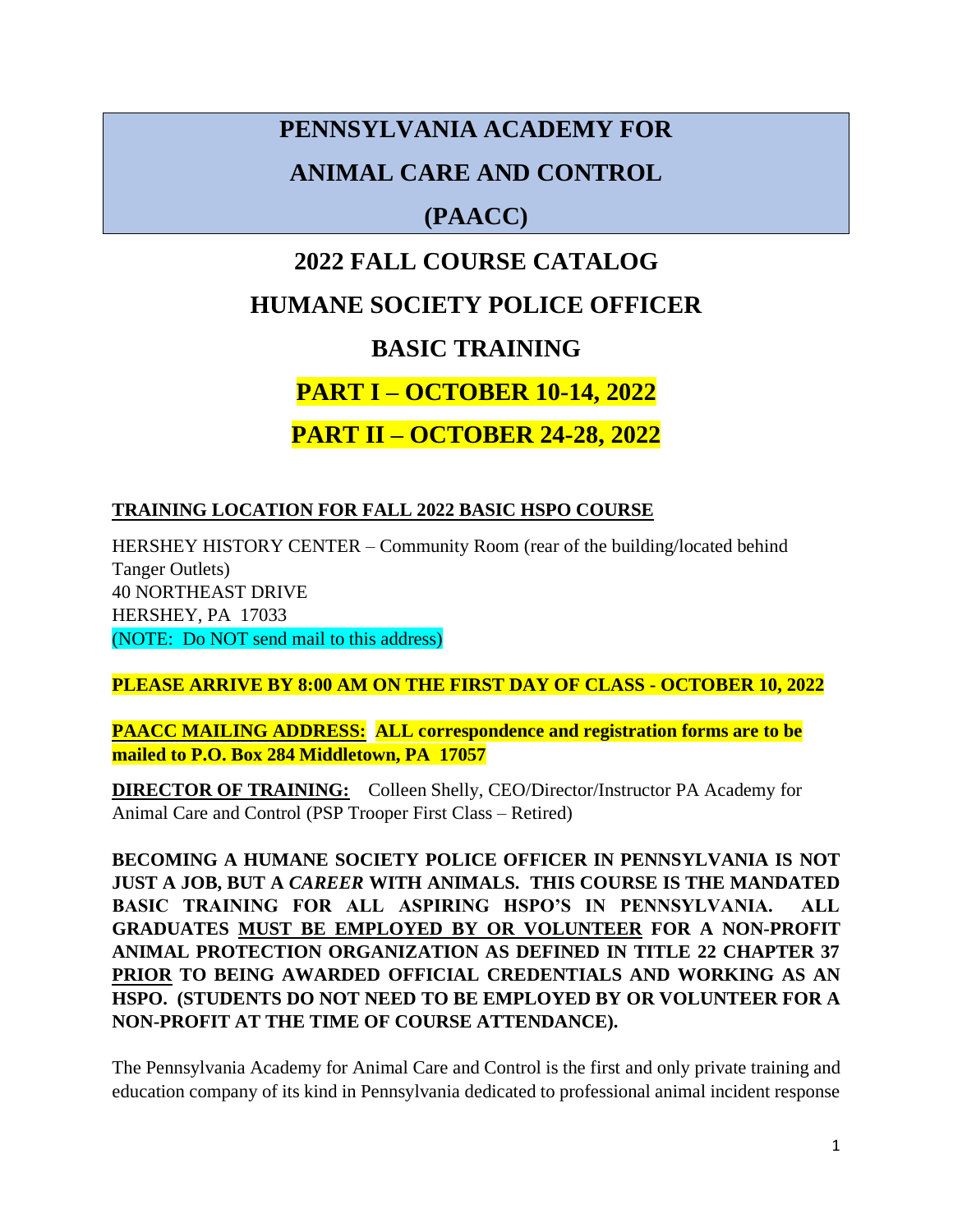and investigation. The animal welfare, animal control, and animal cruelty investigative field has grown into a true profession and career, but it's not enough anymore to simply love animals and want to be around them every day as your source of employment. One must be properly trained and educated in our complicated animal laws. Humane Society Police Officers are charged in enforcing all violations of Pennsylvania's Cruelty to Animals Statute (Title 18, Ch. 55 Subchapter B) from summary offenses through felonies. This is a serious occupation and requires serious training. Congratulations on taking this important first step to a rewarding career! This course, although MANDATED to become a sworn Humane Society Police Officer in Pennsylvania, either part is also available to anyone who wishes to further their professional development in the field of animal welfare or animal control. Part I is highly recommended as a basic criminal investigation course for animal incidents for those who not previously received their basic training in this field through the PAACC, as this is an intensive Pennsylvania-specific course.

#### **MISSION**

The Pennsylvania Academy for Animal Care and Control (PAACC) was established in 2013, and is formerly known as the Animal Crime Institute LLC. Our mission is to provide education, research, resource collaboration, and support to agencies and entities involved in the response to animal incidents or the investigation of animal crimes. Our mission is simple: *"Promoting Professional Animal Incident Response and Investigation."* 

#### **PROGRAM OVERVIEW**

The Humane Society Police Officer Basic Training Parts I and Part II is the mandated training required under Pennsylvania law for anyone who wishes to seek employment or volunteer as a Humane Society Police Officer through an appropriate non-profit organization. HSPO's must meet the requirements under Title 22, Chapter 37. Please review the contents of Title 22, Chapter 37 prior to registration and contact us with any questions you may have.

#### **FACILITIES**

This course will be taught at an appropriate venue to be determined each course offering. The SPRING 2022 course will be held at the Pennsylvania State Police Historical and Educational Center (directly behind the State Police Academy).

## **EDUCATIONAL GOALS**

- 1. To teach the skills required to become a proficient entry level Humane Society Police Officer.
- 2. To expose students to the necessary Pennsylvania laws and regulations related to working as an investigator in Humane Law Enforcement.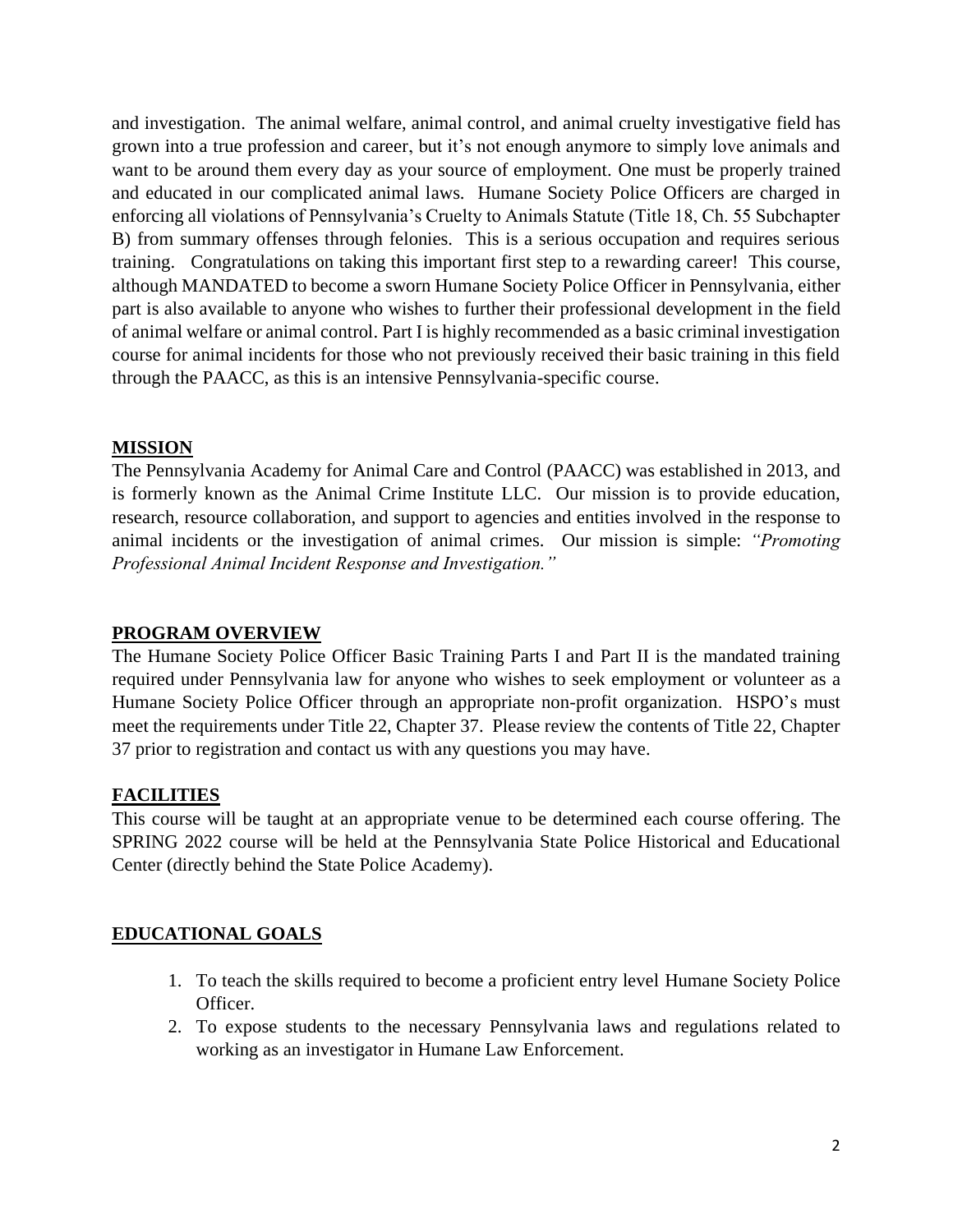- 3. To provide students a basic working knowledge of animal handling techniques and basic animal care for common production livestock and animal husbandry of farm animals.
- 4. For Continuing Education, to provide HSPO's with up-to-date relevant legal updates in general law enforcement and a working knowledge of current trends in animal husbandry.

### **ADMISSIONS REQUIREMENTS FOR BASIC HSPO PART I and PART II**

- 1. Students must be at least 18 years of age and possess a High School Diploma or GED.
- 2. Students must be able to communicate via the written word and English language.
- 3. Students do not need to possess any prior experience working with or around animals.
- 4. Students must not have been convicted of a violation of the Pennsylvania Cruelty to Animals statute or similar statute in any other state.
- 5. Students must not have been convicted of a serious misdemeanor or felony, to include Theft, Assault, or Violations of the Controlled Substances, Drug, Device and Cosmetic Act (Act 64).
- 6. NOTE: To be SWORN IN to work or volunteer as a Humane Society Police Officer, all criteria must be met as set forth in Title 22, Chapter 37. For further questions or to receive a copy of Title 22, Chapter 37 – Detectives and Private Police/Humane Society Police Officers, contact the PAACC via email. This is not a requirement prior to taking the Basic HSPO Class.

## **TUITION AND FEES**

Tuition for the complete Basic HSPO course is \$1350.00. \$675 for Part I and \$675.00 for Part II. Students who wish to attend either Part I or Part II for their own professional development may do so; however, please note in order to be a sworn and credentialed HSPO in Pennsylvania, the student must be employed by/volunteer for a properly incorporated non-profit as required under Title 22, Chapter 37. Additionally, successful graduation from the Basic HSPO class is required prior to working as an HSPO. HOTEL AND MEALS ARE NOT INCLUDED IN TUITION.

Tuition for Continuing Education is \$90.00. Continuing Education is required by law pursuant to Title 22, Chapter 37, Section 3713. See separate course information independent of this catalog for continuing education information.

## **OTHER EXPENSES**

NONE - However, upon graduation students may wish to purchase animal care and control products and devices. We do not endorse or contract with any vendors.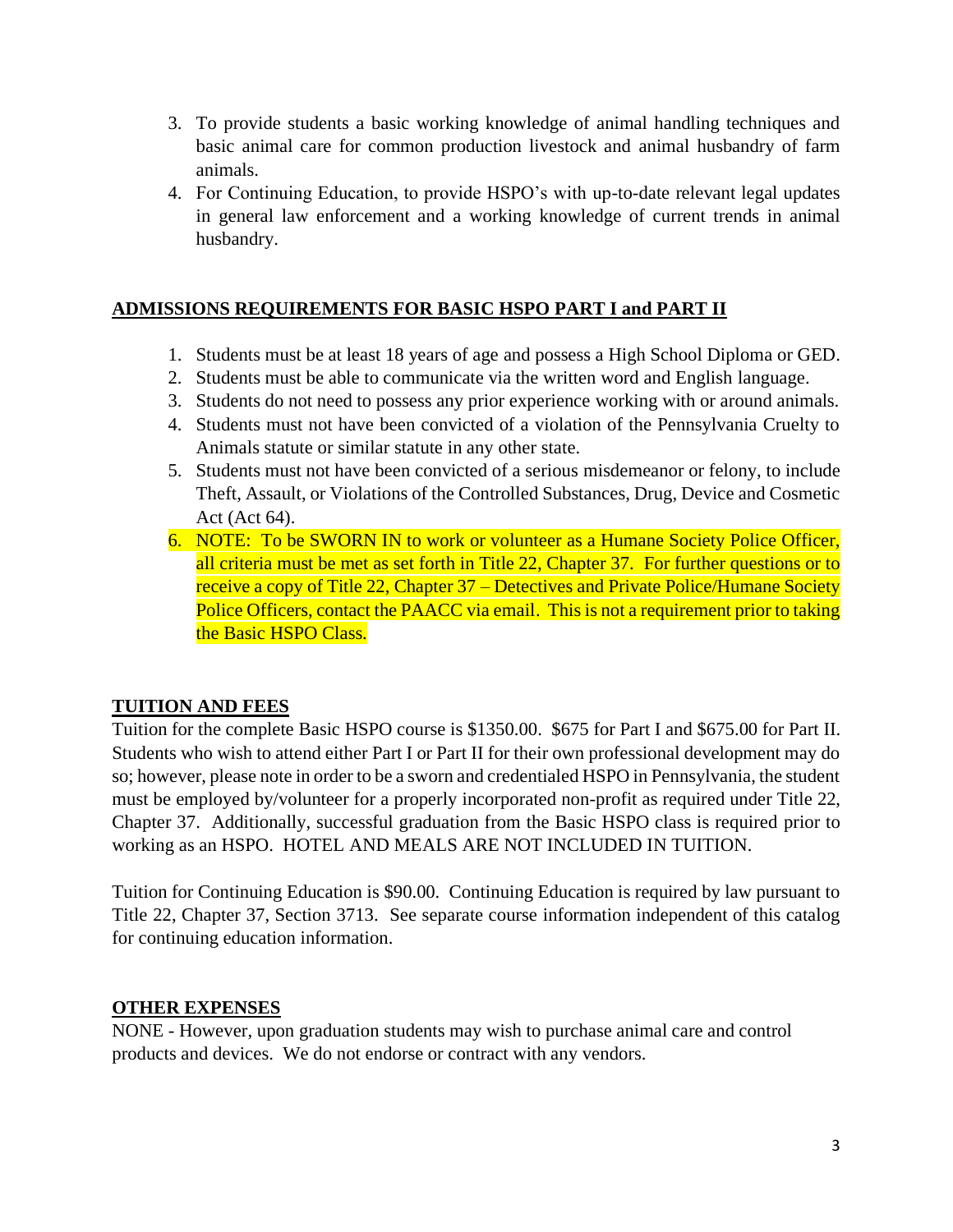#### **ENROLLMENT PROCEDURE – READ CAREFULLY**

Students wishing to enroll in the Basic HSPO Part I and Part II must fill out the Enrollment Agreement and mail it to the PAACC address provided with a tuition deposit of \$150.00. The student must read the Course Catalog and agree to all terms of attendance. The deposit is fully refundable up to 14 days prior to the start date of class. The \$150.00 will be applied to the tuition and reserves the student a place in that particular session. Students will be accepted up to OCTOBER 1, 2022 unless the class limit is filled prior to that date. If registration is requested after OCTOBER 1, 2022, please contact us promptly in the event of last-minute late cancellation and subsequent opening. Cancellations after OCTOBER 1, 2022 will forfeit the \$150.00 deposit. TUITION IS DUE IN FULL NO LATER THAN OCTOBER 1, 2022. This weekday program runs a total of two weeks (M-F).

## **GRADUATION REQUIREMENTS**

Students will be given an examination at the end of Part I and must achieve a minimum score of 80%. An examination will also be given at the completion of Part II and students must achieve a minimum score of 80% for Part II as well. There will be no course refunds for students who fail to achieve the minimum score required. Any student who fails the exam for either Part I or Part II will be required to retake that week (whichever week was not successfully completed) of training should the student continue their desire to become and HSPO. There will be no charge to re-take either Part I or Part II should this occur.

## **ATTENDANCE POLICY**

The student will be given a reasonable extension of time to report in the event of illness or an act of God that would necessitate a delay; however, daily attendance is REQUIRED. No leaves or tardiness will be permitted unless expressly permitted by the PAACC. The school will arrange to make up hours lost on a mutually agreed upon system but the student must not miss more than two (2) total hours of course work to be made up. The student agrees to the daily attendance requirement and any violations or infringements of the school's rules and regulations may be subject to dismissal of the student. The PAACC School is relieved and rele ased of all claims by the student that may arise as result of the school's inability to perform where under as a result of an Act of God or any other matter or thing, beyond the control of the school.

The PAACC reserves the right to alter the hours of attendance and/or starting dates when deemed necessary and with ample notice given. Such changes will not alter the program cost or refund policy and will not alter the minimum criteria required to be compliance with Title 22, Chapter 37,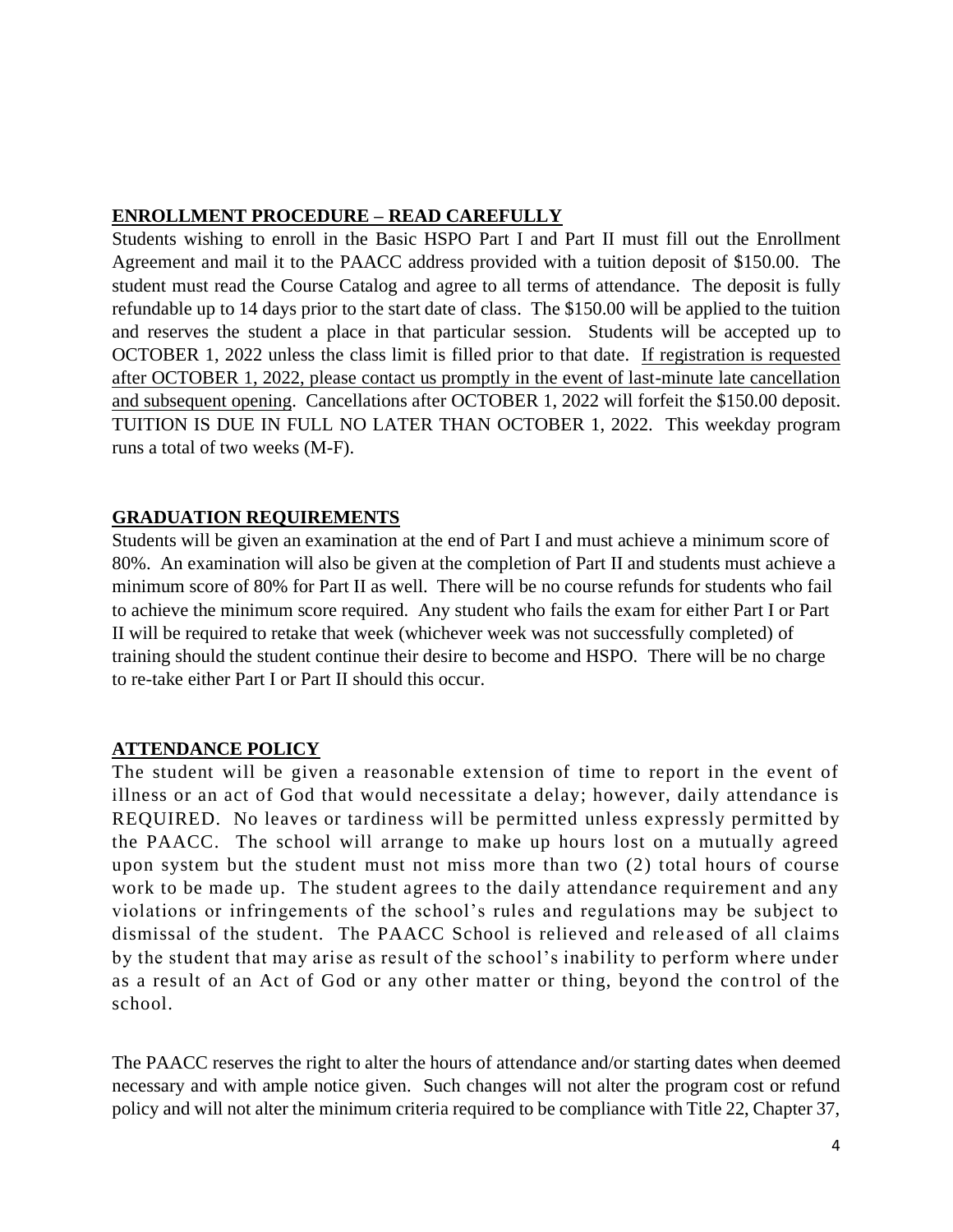Section 3712. If conditions beyond the control the school require postponement of a starting date or temporary suspension of classes, appropriate adjustments will be made to provide the student all of the instruction to which they are entitled and are required to receive. The student shall have the right to terminate training at any time at his/her option, by giving written notice to the school while adhering to the refund policy.

### **FINANCIAL AID**

We currently do not have any financial aid available. We have worked hard to provide a quality and serious program at the most reasonable price possible. Should we become aware of financial aid opportunities, we will publish and make the information known as soon as possible.

### **CONDUCT**

Students must abide by the rules and regulations of the PAACC. A student must not lie, cheat or steal, or conduct themselves in a disruptive manner. Any student who attends in a state of intoxication or possession of illegal substances will immediately be subject to dismissal. Additionally, any student who willfully or maliciously damages PAACC property of any of the property where the course is held, will be promptly dismissed with no refund. Absolutely no smoking or other tobacco use at any time within the classroom or building holding the course.

### **STUDENT PLACEMENT**

We will provide as many current open job opportunities as possible to graduates as we become aware of them. We do not guarantee or provide job placement.

## **PROFESSIONAL LICENSING/EDUCATIONAL REQUIREMENTS**

Pennsylvania is unique to most other states in that we have a variety of different entities responsible for enforcing our various animal laws and who respond to animal incidents. Pennsylvania Humane Society Police Officers (who *must* be employed by/volunteer for a non-profit animal welfare organization in PA) may enforce the Cruelty to Animals Law ONLY. HSPO's are required to attend this current mandated training prior to appointment. **Animal Control Officers, State Dog Wardens, Animal Care Attendants/Technicians, general animal care workers, shelter staff, and other animal-related jobs are numerous and are not limited by the current HSPO mandated training requirement. As such, this course, in whole or in either Part I or Part II, is open to the aforementioned. Those aspiring to be Pennsylvania Humane Society Police officers MUST attend and meet all graduation requirements.** 

#### **TUIITION PAYMENT SCHEDULE**

A deposit is required to hold you place in this class. The balance due on tuition must be paid in full no later than October 1, 2022. PLEASE SEE ENROLLMENT PROCEDURES.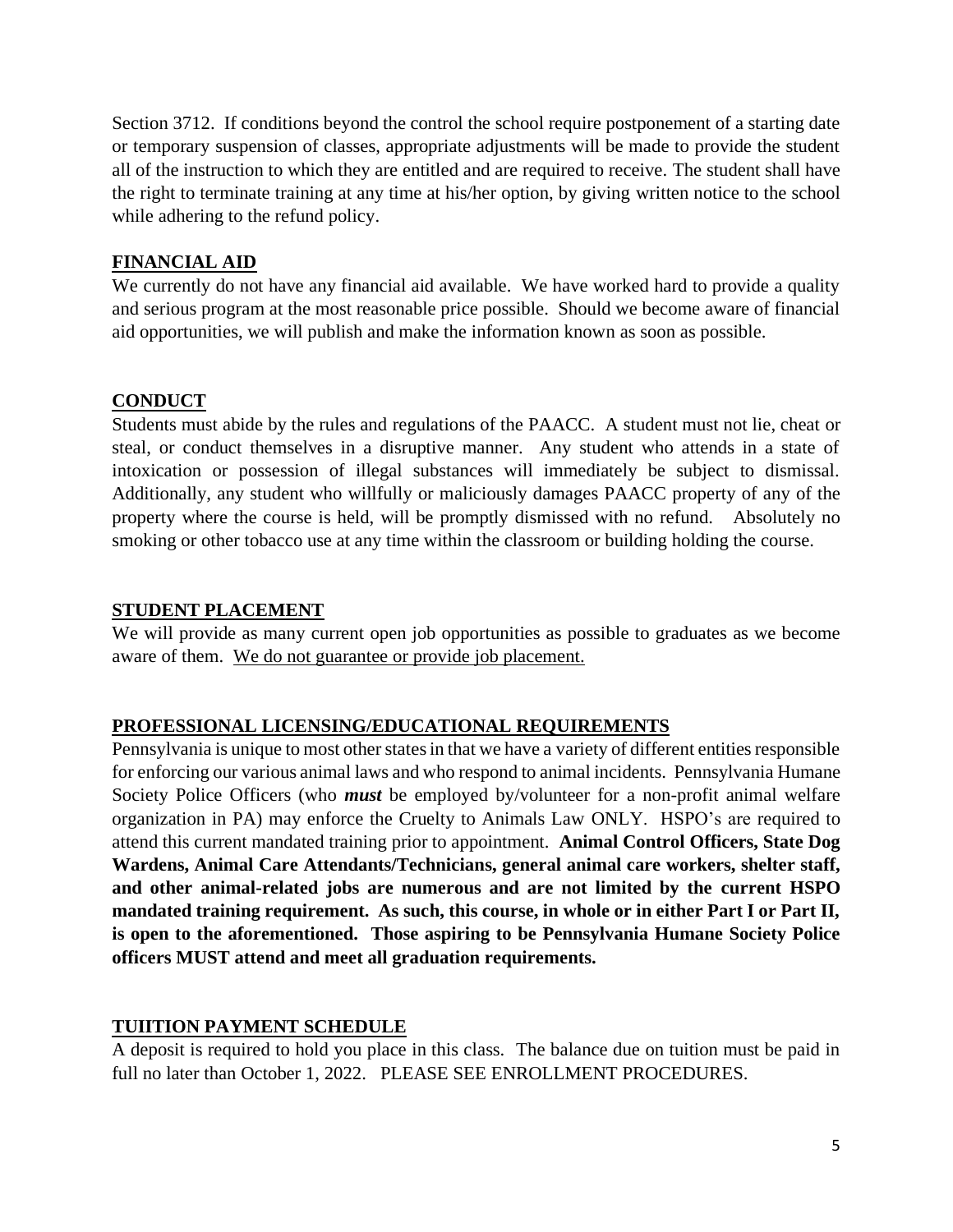#### **CREDIT FOR PREVIOUS TRAINING**

Due to the nature of this course curriculum, there will be no credit given prior to entering this course.

#### **STUDENT COMPLAINT AND GRIEVANCE PROCEDURE**

Complaints or concerns are to be directed to Colleen Shelly, Director of Training. Correspondence is to be mailed to: PA Academy for Animal Care and Control

> P.O. Box 284 Middletown, PA 17057

#### **TRANSFER OF CREDIT**

It is up to the student to determine if credits will be transferred to the institution of their choice by inquiring with that institution. We do not have a formal agreement with any institutions regarding transfers of credits.

#### **REFUND POLICY**

A formula for tuition refunds shall be based on the total clock hours of the program using the following percentages:

 (1) For a student completing up to and including 10% of the total clock hours, the school shall refund 90% of the total cost of the program, less course deposit.

 (2) For a student withdrawing from or discontinuing the program within the first 25% of the program, the tuition charges refunded by the school shall be at least 55% of the total cost of the program, less course deposit.

 (3) For a student withdrawing or discontinuing after 25% but within 50% of the program, the tuition charges refunded by the school shall be at least 30% of the total cost of the program, less course deposit.

 (4) For a student withdrawing or discontinuing after 50% of the program, the student is entitled to no refund.

## **COURSE DESCRIPTION (Minimum 40 Hours)**

## **PART I – INVESTIGATION AND LAW ENFORCEMENT PROCEDURES (MINIMUM 40 HOURS)**

Part I is designed to provide a working knowledge of basic law enforcement procedures when responding to complaints and conducting animal cruelty investigations. We will cover who is responsible for enforcing which laws and regulations, an overview of the Criminal Justice System, key legal terms and definitions, and the elements of an offense. This section will clarify the role of the HSPO and related responding agencies to animal incidents, as well as prohibited conduct.